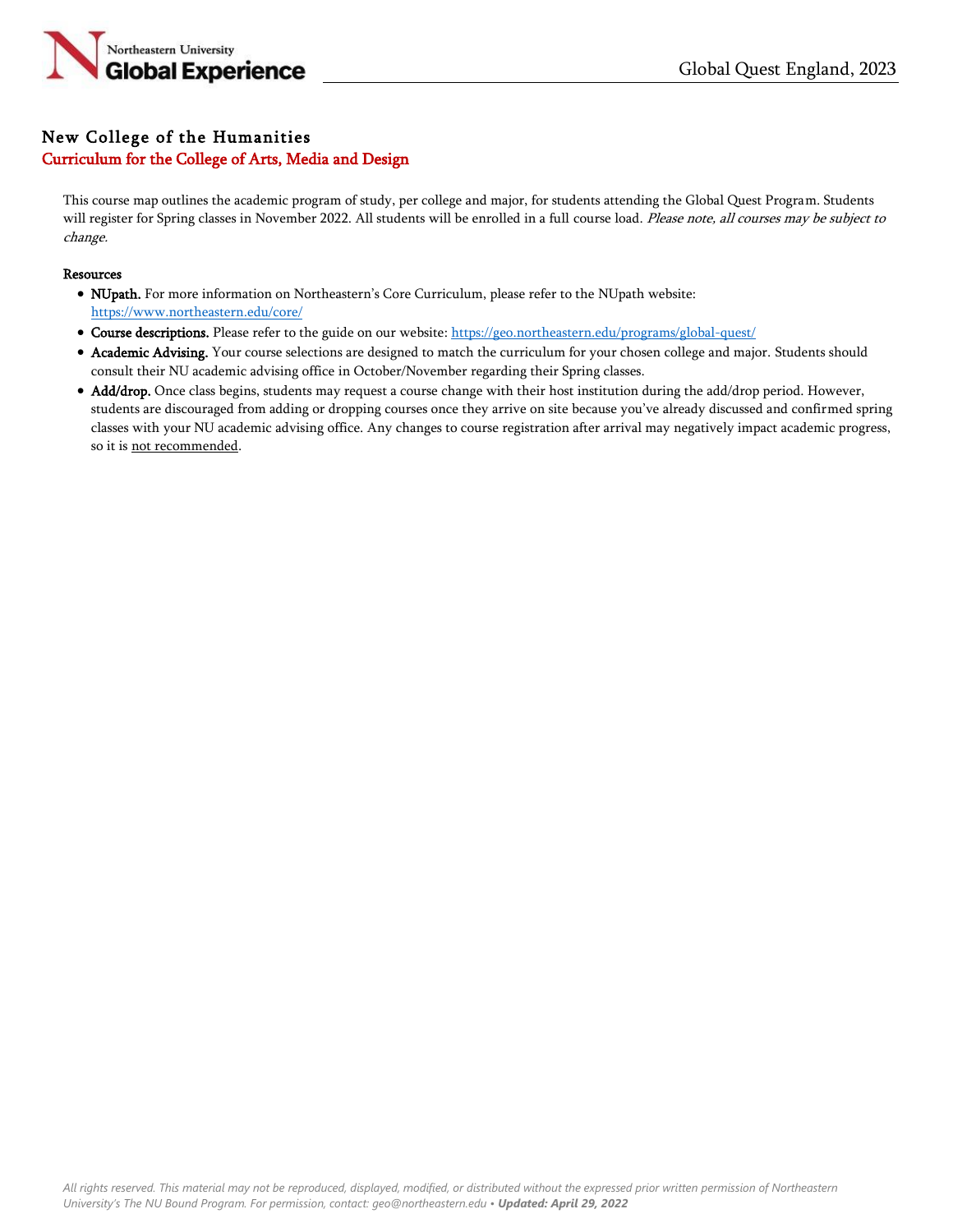

### Majors: Communication and Communication Combined Majors

| <b>CREDITS</b><br>All Global Quest students may opt into the following course. Students are recommended to take this course, but it is not required.<br>Global Learning Experience<br>INSH 1990: Interdisciplinary Elective in Social Sciences & Humanities<br>$\mathbf{1}$<br>$- -$<br>NU<br><b>CULTURE COURSE</b><br><b>NU COURSE EQUIVALENTS</b><br><b>NUPATH</b><br><b>CREDITS</b><br>Students must choose one of the following courses with the Global Quest England Program.<br>Britain and the World: Interaction and Empire<br>HIST 2376: Britain and the British Empire<br>SI, DD<br>4<br>$\overline{4}$<br>British Drama and the London Stage<br>THTR 1990: Theatre Elective<br>EI, IC<br>Cultures of London<br>INSH 1600: Cultures of London - Abroad<br>$\overline{4}$<br>IC, DD<br><b>COLLEGE OF ARTS, MEDIA AND DESIGN</b><br>NU<br><b>NU COURSE EQUIVALENTS</b><br><b>NUPATH</b><br><b>REQUIRED COURSES</b><br><b>CREDITS</b><br>Students must complete the following one course with the Global Quest England Program unless they have AP/IB/transfer credit.<br>Global and Intercultural Communication<br>COMM 2303: Global and Intercultural Communication<br>SI, DD<br>$\overline{4}$<br>NU<br><b>REMAINING COURSES</b><br><b>NU COURSE EQUIVALENTS</b><br><b>NUPATH</b><br><b>CREDITS</b><br>Students choose two of the following courses with the Global Quest England Program.<br>If a student already has credit for required courses, they may enroll in a course alternative from the selection below.<br>Beginner/Intermediate/Advanced French<br>Beginner/Intermediate/Advanced French<br>4<br>$- -$<br>Beginner/Intermediate/Advanced Spanish<br>Beginner/Intermediate/Advanced Spanish<br>$\overline{4}$<br>$\sim$ $-$<br>$\overline{4}$<br>Britain and the World Interaction and Empire *<br>HIST 2376: Britain and the British Empire<br>SI, DD<br>THTR 1990: Theatre Elective<br>British Drama and the London Stage *<br>EI, IC<br>4<br>MGSC 2301: Business Statistics<br>$\overline{4}$<br><b>Business Statistics</b><br>AD<br>FQ<br>Calculus 1 for Science and Engineering<br>MATH 1341: Calculus 1 for Science and Engineering<br>4<br><b>FO</b><br>$\overline{4}$<br>Calculus 2 for Science and Engineering 0<br>MATH 1342: Calculus 2 for Science and Engineering<br>MATH 2321: Calculus 3 for Science and Engineering<br>$\overline{4}$<br>Calculus 3 for Science and Engineering 0<br>FQ<br>MATH 1231: Calculus for Business and Economics<br>FQ<br>$\overline{4}$<br><b>Calculus for Business</b><br>SI<br>Criminology<br>CRIM 1120: Criminology<br>$\overline{4}$<br>Cultures of London*<br>INSH 1600: Cultures of London - Abroad<br>IC, DD<br>$\overline{4}$<br>POLS/SOCL 2358: Current Issues in Cities and Suburbs<br>Current Issues in Cities and Suburbs<br>$\overline{4}$<br>SI, DD<br>PSYC 3404: Developmental Psychology<br>$\overline{\mathbf{4}}$<br>Developmental Psychology 0<br>$\mathcal{L} = \mathcal{L}$<br>Differential Equations and Linear Algebra 0<br>MATH 2341: Differential Equations and Linear Algebra<br>4<br>$\sim$ $\sim$<br>Experience and Interaction<br>ARTF 2223: Experience and Interaction<br>EI<br>$\overline{4}$<br>Financial Accounting and Reporting<br>$\overline{\mathbf{4}}$<br>ACCT 1201: Financial Accounting and Reporting<br>$\mathbb{L}^{\mathbb{L}}$<br>First-Year Writing Studio<br>ENGW 1111: First-Year Writing<br>WF<br>4<br>Foundations of Psychology<br>$\overline{4}$<br>PSYC 1101: Foundations of Psychology<br>ND, SI<br>5<br>General Biology 2 with Lab $\Diamond$<br>BIOL 1113/1114: General Biology 2 with Lab<br><b>ND</b><br>5<br>General Chemistry for Science Majors with Lab<br>CHEM 1161/1162/1163: General Chemistry for Science Majors with Lab<br><b>ND</b><br>IC<br>$\overline{4}$<br>Global Markets and Local Culture<br>ANTH 2305: Global Markets and Local Culture<br>Intermediate Programming with Data with Lab 0<br>DS 2500/2501: Intermediate Programming with Data with Lab<br>AD<br>5<br>International Business and Global Social Responsibility<br>INTB 1203: International Business and Global Social Responsibility<br>IC, ER<br>$\overline{4}$<br>International Relations Theory and Practice<br>SI<br>POLS 1160: International Relations<br>$\overline{4}$<br>Introduction to Marketing<br>MKTG 2201: Introduction to Marketing<br>$\overline{4}$<br>SI, DD<br>Introduction to Sociology<br>SOCL 1101: Introduction to Sociology<br>$\overline{4}$<br>Introduction to Technology and Human Values<br>PHIL 1145: Technology and Human Values<br>SI, ER<br>$\overline{4}$<br>5<br>Organic Chemistry 1 with Lab $\Diamond$<br>CHEM 2311/2312: Organic Chemistry 1 with Lab<br>$\rm{IC}$<br>ANTH 1101: Peoples and Cultures<br>Peoples and Cultures<br>$\overline{4}$<br>Physics for Engineering 1 with Lab and ILS<br>PHYS 1151/1152/1153: Physics for Engineering 1 with Lab and ILS<br>5<br>ND, AD<br>5<br>Physics for Engineering 2 with Lab $\Diamond$<br>PHYS 1155/1156/1157: Physics for Engineering 2 with Lab<br>ND, AD<br>$\overline{4}$<br>Principles of Macroeconomics<br>ECON 1115: Principles of Macroeconomics<br>SI, AD<br>Principles of Microeconomics<br>ECON 1116: Principles of Microeconomics<br>SI, AD<br>$\overline{4}$<br>EI<br>Public Speaking<br>COMM 1112: Public Speaking<br>$\overline{4}$<br>The World Since 1945<br>HIST 2211: The World Since 1945<br>$\overline{4}$<br>SI, DD<br>The Writer's Craft 0<br>ENGL 2700: Creative Writing<br>ΕI<br>4<br>$\overline{4}$<br>Topics in Design History<br>ARTH 2200: Topics in Design History<br>$16 - 18$<br>Total credits transferred into Northeastern University | <b>GLOBAL LEARNING COURSE</b> | <b>NU COURSE EQUIVALENTS</b> | <b>NUPATH</b> | <b>NU</b> |
|-----------------------------------------------------------------------------------------------------------------------------------------------------------------------------------------------------------------------------------------------------------------------------------------------------------------------------------------------------------------------------------------------------------------------------------------------------------------------------------------------------------------------------------------------------------------------------------------------------------------------------------------------------------------------------------------------------------------------------------------------------------------------------------------------------------------------------------------------------------------------------------------------------------------------------------------------------------------------------------------------------------------------------------------------------------------------------------------------------------------------------------------------------------------------------------------------------------------------------------------------------------------------------------------------------------------------------------------------------------------------------------------------------------------------------------------------------------------------------------------------------------------------------------------------------------------------------------------------------------------------------------------------------------------------------------------------------------------------------------------------------------------------------------------------------------------------------------------------------------------------------------------------------------------------------------------------------------------------------------------------------------------------------------------------------------------------------------------------------------------------------------------------------------------------------------------------------------------------------------------------------------------------------------------------------------------------------------------------------------------------------------------------------------------------------------------------------------------------------------------------------------------------------------------------------------------------------------------------------------------------------------------------------------------------------------------------------------------------------------------------------------------------------------------------------------------------------------------------------------------------------------------------------------------------------------------------------------------------------------------------------------------------------------------------------------------------------------------------------------------------------------------------------------------------------------------------------------------------------------------------------------------------------------------------------------------------------------------------------------------------------------------------------------------------------------------------------------------------------------------------------------------------------------------------------------------------------------------------------------------------------------------------------------------------------------------------------------------------------------------------------------------------------------------------------------------------------------------------------------------------------------------------------------------------------------------------------------------------------------------------------------------------------------------------------------------------------------------------------------------------------------------------------------------------------------------------------------------------------------------------------------------------------------------------------------------------------------------------------------------------------------------------------------------------------------------------------------------------------------------------------------------------------------------------------------------------------------------------------------------------------------------------------------------------------------------------------------------------------------------------------------------------------------------------------------------------------------------------------------------------------------------------------------------------------------------------------------------------------------------------------------------------------------------------------------------------------------------------------------------------------------------------------------------------------------------------------------------------------------------------------------------------------------------------------------------------------------------------------------------------------------------------------------------------------------------------------------------------------------------------------------------------------------------------------------------------------------------------------------------------------------------------------------------------|-------------------------------|------------------------------|---------------|-----------|
|                                                                                                                                                                                                                                                                                                                                                                                                                                                                                                                                                                                                                                                                                                                                                                                                                                                                                                                                                                                                                                                                                                                                                                                                                                                                                                                                                                                                                                                                                                                                                                                                                                                                                                                                                                                                                                                                                                                                                                                                                                                                                                                                                                                                                                                                                                                                                                                                                                                                                                                                                                                                                                                                                                                                                                                                                                                                                                                                                                                                                                                                                                                                                                                                                                                                                                                                                                                                                                                                                                                                                                                                                                                                                                                                                                                                                                                                                                                                                                                                                                                                                                                                                                                                                                                                                                                                                                                                                                                                                                                                                                                                                                                                                                                                                                                                                                                                                                                                                                                                                                                                                                                                                                                                                                                                                                                                                                                                                                                                                                                                                                                                                                                                       |                               |                              |               |           |
|                                                                                                                                                                                                                                                                                                                                                                                                                                                                                                                                                                                                                                                                                                                                                                                                                                                                                                                                                                                                                                                                                                                                                                                                                                                                                                                                                                                                                                                                                                                                                                                                                                                                                                                                                                                                                                                                                                                                                                                                                                                                                                                                                                                                                                                                                                                                                                                                                                                                                                                                                                                                                                                                                                                                                                                                                                                                                                                                                                                                                                                                                                                                                                                                                                                                                                                                                                                                                                                                                                                                                                                                                                                                                                                                                                                                                                                                                                                                                                                                                                                                                                                                                                                                                                                                                                                                                                                                                                                                                                                                                                                                                                                                                                                                                                                                                                                                                                                                                                                                                                                                                                                                                                                                                                                                                                                                                                                                                                                                                                                                                                                                                                                                       |                               |                              |               |           |
|                                                                                                                                                                                                                                                                                                                                                                                                                                                                                                                                                                                                                                                                                                                                                                                                                                                                                                                                                                                                                                                                                                                                                                                                                                                                                                                                                                                                                                                                                                                                                                                                                                                                                                                                                                                                                                                                                                                                                                                                                                                                                                                                                                                                                                                                                                                                                                                                                                                                                                                                                                                                                                                                                                                                                                                                                                                                                                                                                                                                                                                                                                                                                                                                                                                                                                                                                                                                                                                                                                                                                                                                                                                                                                                                                                                                                                                                                                                                                                                                                                                                                                                                                                                                                                                                                                                                                                                                                                                                                                                                                                                                                                                                                                                                                                                                                                                                                                                                                                                                                                                                                                                                                                                                                                                                                                                                                                                                                                                                                                                                                                                                                                                                       |                               |                              |               |           |
|                                                                                                                                                                                                                                                                                                                                                                                                                                                                                                                                                                                                                                                                                                                                                                                                                                                                                                                                                                                                                                                                                                                                                                                                                                                                                                                                                                                                                                                                                                                                                                                                                                                                                                                                                                                                                                                                                                                                                                                                                                                                                                                                                                                                                                                                                                                                                                                                                                                                                                                                                                                                                                                                                                                                                                                                                                                                                                                                                                                                                                                                                                                                                                                                                                                                                                                                                                                                                                                                                                                                                                                                                                                                                                                                                                                                                                                                                                                                                                                                                                                                                                                                                                                                                                                                                                                                                                                                                                                                                                                                                                                                                                                                                                                                                                                                                                                                                                                                                                                                                                                                                                                                                                                                                                                                                                                                                                                                                                                                                                                                                                                                                                                                       |                               |                              |               |           |
|                                                                                                                                                                                                                                                                                                                                                                                                                                                                                                                                                                                                                                                                                                                                                                                                                                                                                                                                                                                                                                                                                                                                                                                                                                                                                                                                                                                                                                                                                                                                                                                                                                                                                                                                                                                                                                                                                                                                                                                                                                                                                                                                                                                                                                                                                                                                                                                                                                                                                                                                                                                                                                                                                                                                                                                                                                                                                                                                                                                                                                                                                                                                                                                                                                                                                                                                                                                                                                                                                                                                                                                                                                                                                                                                                                                                                                                                                                                                                                                                                                                                                                                                                                                                                                                                                                                                                                                                                                                                                                                                                                                                                                                                                                                                                                                                                                                                                                                                                                                                                                                                                                                                                                                                                                                                                                                                                                                                                                                                                                                                                                                                                                                                       |                               |                              |               |           |
|                                                                                                                                                                                                                                                                                                                                                                                                                                                                                                                                                                                                                                                                                                                                                                                                                                                                                                                                                                                                                                                                                                                                                                                                                                                                                                                                                                                                                                                                                                                                                                                                                                                                                                                                                                                                                                                                                                                                                                                                                                                                                                                                                                                                                                                                                                                                                                                                                                                                                                                                                                                                                                                                                                                                                                                                                                                                                                                                                                                                                                                                                                                                                                                                                                                                                                                                                                                                                                                                                                                                                                                                                                                                                                                                                                                                                                                                                                                                                                                                                                                                                                                                                                                                                                                                                                                                                                                                                                                                                                                                                                                                                                                                                                                                                                                                                                                                                                                                                                                                                                                                                                                                                                                                                                                                                                                                                                                                                                                                                                                                                                                                                                                                       |                               |                              |               |           |
|                                                                                                                                                                                                                                                                                                                                                                                                                                                                                                                                                                                                                                                                                                                                                                                                                                                                                                                                                                                                                                                                                                                                                                                                                                                                                                                                                                                                                                                                                                                                                                                                                                                                                                                                                                                                                                                                                                                                                                                                                                                                                                                                                                                                                                                                                                                                                                                                                                                                                                                                                                                                                                                                                                                                                                                                                                                                                                                                                                                                                                                                                                                                                                                                                                                                                                                                                                                                                                                                                                                                                                                                                                                                                                                                                                                                                                                                                                                                                                                                                                                                                                                                                                                                                                                                                                                                                                                                                                                                                                                                                                                                                                                                                                                                                                                                                                                                                                                                                                                                                                                                                                                                                                                                                                                                                                                                                                                                                                                                                                                                                                                                                                                                       |                               |                              |               |           |
|                                                                                                                                                                                                                                                                                                                                                                                                                                                                                                                                                                                                                                                                                                                                                                                                                                                                                                                                                                                                                                                                                                                                                                                                                                                                                                                                                                                                                                                                                                                                                                                                                                                                                                                                                                                                                                                                                                                                                                                                                                                                                                                                                                                                                                                                                                                                                                                                                                                                                                                                                                                                                                                                                                                                                                                                                                                                                                                                                                                                                                                                                                                                                                                                                                                                                                                                                                                                                                                                                                                                                                                                                                                                                                                                                                                                                                                                                                                                                                                                                                                                                                                                                                                                                                                                                                                                                                                                                                                                                                                                                                                                                                                                                                                                                                                                                                                                                                                                                                                                                                                                                                                                                                                                                                                                                                                                                                                                                                                                                                                                                                                                                                                                       |                               |                              |               |           |
|                                                                                                                                                                                                                                                                                                                                                                                                                                                                                                                                                                                                                                                                                                                                                                                                                                                                                                                                                                                                                                                                                                                                                                                                                                                                                                                                                                                                                                                                                                                                                                                                                                                                                                                                                                                                                                                                                                                                                                                                                                                                                                                                                                                                                                                                                                                                                                                                                                                                                                                                                                                                                                                                                                                                                                                                                                                                                                                                                                                                                                                                                                                                                                                                                                                                                                                                                                                                                                                                                                                                                                                                                                                                                                                                                                                                                                                                                                                                                                                                                                                                                                                                                                                                                                                                                                                                                                                                                                                                                                                                                                                                                                                                                                                                                                                                                                                                                                                                                                                                                                                                                                                                                                                                                                                                                                                                                                                                                                                                                                                                                                                                                                                                       |                               |                              |               |           |
|                                                                                                                                                                                                                                                                                                                                                                                                                                                                                                                                                                                                                                                                                                                                                                                                                                                                                                                                                                                                                                                                                                                                                                                                                                                                                                                                                                                                                                                                                                                                                                                                                                                                                                                                                                                                                                                                                                                                                                                                                                                                                                                                                                                                                                                                                                                                                                                                                                                                                                                                                                                                                                                                                                                                                                                                                                                                                                                                                                                                                                                                                                                                                                                                                                                                                                                                                                                                                                                                                                                                                                                                                                                                                                                                                                                                                                                                                                                                                                                                                                                                                                                                                                                                                                                                                                                                                                                                                                                                                                                                                                                                                                                                                                                                                                                                                                                                                                                                                                                                                                                                                                                                                                                                                                                                                                                                                                                                                                                                                                                                                                                                                                                                       |                               |                              |               |           |
|                                                                                                                                                                                                                                                                                                                                                                                                                                                                                                                                                                                                                                                                                                                                                                                                                                                                                                                                                                                                                                                                                                                                                                                                                                                                                                                                                                                                                                                                                                                                                                                                                                                                                                                                                                                                                                                                                                                                                                                                                                                                                                                                                                                                                                                                                                                                                                                                                                                                                                                                                                                                                                                                                                                                                                                                                                                                                                                                                                                                                                                                                                                                                                                                                                                                                                                                                                                                                                                                                                                                                                                                                                                                                                                                                                                                                                                                                                                                                                                                                                                                                                                                                                                                                                                                                                                                                                                                                                                                                                                                                                                                                                                                                                                                                                                                                                                                                                                                                                                                                                                                                                                                                                                                                                                                                                                                                                                                                                                                                                                                                                                                                                                                       |                               |                              |               |           |
|                                                                                                                                                                                                                                                                                                                                                                                                                                                                                                                                                                                                                                                                                                                                                                                                                                                                                                                                                                                                                                                                                                                                                                                                                                                                                                                                                                                                                                                                                                                                                                                                                                                                                                                                                                                                                                                                                                                                                                                                                                                                                                                                                                                                                                                                                                                                                                                                                                                                                                                                                                                                                                                                                                                                                                                                                                                                                                                                                                                                                                                                                                                                                                                                                                                                                                                                                                                                                                                                                                                                                                                                                                                                                                                                                                                                                                                                                                                                                                                                                                                                                                                                                                                                                                                                                                                                                                                                                                                                                                                                                                                                                                                                                                                                                                                                                                                                                                                                                                                                                                                                                                                                                                                                                                                                                                                                                                                                                                                                                                                                                                                                                                                                       |                               |                              |               |           |
|                                                                                                                                                                                                                                                                                                                                                                                                                                                                                                                                                                                                                                                                                                                                                                                                                                                                                                                                                                                                                                                                                                                                                                                                                                                                                                                                                                                                                                                                                                                                                                                                                                                                                                                                                                                                                                                                                                                                                                                                                                                                                                                                                                                                                                                                                                                                                                                                                                                                                                                                                                                                                                                                                                                                                                                                                                                                                                                                                                                                                                                                                                                                                                                                                                                                                                                                                                                                                                                                                                                                                                                                                                                                                                                                                                                                                                                                                                                                                                                                                                                                                                                                                                                                                                                                                                                                                                                                                                                                                                                                                                                                                                                                                                                                                                                                                                                                                                                                                                                                                                                                                                                                                                                                                                                                                                                                                                                                                                                                                                                                                                                                                                                                       |                               |                              |               |           |
|                                                                                                                                                                                                                                                                                                                                                                                                                                                                                                                                                                                                                                                                                                                                                                                                                                                                                                                                                                                                                                                                                                                                                                                                                                                                                                                                                                                                                                                                                                                                                                                                                                                                                                                                                                                                                                                                                                                                                                                                                                                                                                                                                                                                                                                                                                                                                                                                                                                                                                                                                                                                                                                                                                                                                                                                                                                                                                                                                                                                                                                                                                                                                                                                                                                                                                                                                                                                                                                                                                                                                                                                                                                                                                                                                                                                                                                                                                                                                                                                                                                                                                                                                                                                                                                                                                                                                                                                                                                                                                                                                                                                                                                                                                                                                                                                                                                                                                                                                                                                                                                                                                                                                                                                                                                                                                                                                                                                                                                                                                                                                                                                                                                                       |                               |                              |               |           |
|                                                                                                                                                                                                                                                                                                                                                                                                                                                                                                                                                                                                                                                                                                                                                                                                                                                                                                                                                                                                                                                                                                                                                                                                                                                                                                                                                                                                                                                                                                                                                                                                                                                                                                                                                                                                                                                                                                                                                                                                                                                                                                                                                                                                                                                                                                                                                                                                                                                                                                                                                                                                                                                                                                                                                                                                                                                                                                                                                                                                                                                                                                                                                                                                                                                                                                                                                                                                                                                                                                                                                                                                                                                                                                                                                                                                                                                                                                                                                                                                                                                                                                                                                                                                                                                                                                                                                                                                                                                                                                                                                                                                                                                                                                                                                                                                                                                                                                                                                                                                                                                                                                                                                                                                                                                                                                                                                                                                                                                                                                                                                                                                                                                                       |                               |                              |               |           |
|                                                                                                                                                                                                                                                                                                                                                                                                                                                                                                                                                                                                                                                                                                                                                                                                                                                                                                                                                                                                                                                                                                                                                                                                                                                                                                                                                                                                                                                                                                                                                                                                                                                                                                                                                                                                                                                                                                                                                                                                                                                                                                                                                                                                                                                                                                                                                                                                                                                                                                                                                                                                                                                                                                                                                                                                                                                                                                                                                                                                                                                                                                                                                                                                                                                                                                                                                                                                                                                                                                                                                                                                                                                                                                                                                                                                                                                                                                                                                                                                                                                                                                                                                                                                                                                                                                                                                                                                                                                                                                                                                                                                                                                                                                                                                                                                                                                                                                                                                                                                                                                                                                                                                                                                                                                                                                                                                                                                                                                                                                                                                                                                                                                                       |                               |                              |               |           |
|                                                                                                                                                                                                                                                                                                                                                                                                                                                                                                                                                                                                                                                                                                                                                                                                                                                                                                                                                                                                                                                                                                                                                                                                                                                                                                                                                                                                                                                                                                                                                                                                                                                                                                                                                                                                                                                                                                                                                                                                                                                                                                                                                                                                                                                                                                                                                                                                                                                                                                                                                                                                                                                                                                                                                                                                                                                                                                                                                                                                                                                                                                                                                                                                                                                                                                                                                                                                                                                                                                                                                                                                                                                                                                                                                                                                                                                                                                                                                                                                                                                                                                                                                                                                                                                                                                                                                                                                                                                                                                                                                                                                                                                                                                                                                                                                                                                                                                                                                                                                                                                                                                                                                                                                                                                                                                                                                                                                                                                                                                                                                                                                                                                                       |                               |                              |               |           |
|                                                                                                                                                                                                                                                                                                                                                                                                                                                                                                                                                                                                                                                                                                                                                                                                                                                                                                                                                                                                                                                                                                                                                                                                                                                                                                                                                                                                                                                                                                                                                                                                                                                                                                                                                                                                                                                                                                                                                                                                                                                                                                                                                                                                                                                                                                                                                                                                                                                                                                                                                                                                                                                                                                                                                                                                                                                                                                                                                                                                                                                                                                                                                                                                                                                                                                                                                                                                                                                                                                                                                                                                                                                                                                                                                                                                                                                                                                                                                                                                                                                                                                                                                                                                                                                                                                                                                                                                                                                                                                                                                                                                                                                                                                                                                                                                                                                                                                                                                                                                                                                                                                                                                                                                                                                                                                                                                                                                                                                                                                                                                                                                                                                                       |                               |                              |               |           |
|                                                                                                                                                                                                                                                                                                                                                                                                                                                                                                                                                                                                                                                                                                                                                                                                                                                                                                                                                                                                                                                                                                                                                                                                                                                                                                                                                                                                                                                                                                                                                                                                                                                                                                                                                                                                                                                                                                                                                                                                                                                                                                                                                                                                                                                                                                                                                                                                                                                                                                                                                                                                                                                                                                                                                                                                                                                                                                                                                                                                                                                                                                                                                                                                                                                                                                                                                                                                                                                                                                                                                                                                                                                                                                                                                                                                                                                                                                                                                                                                                                                                                                                                                                                                                                                                                                                                                                                                                                                                                                                                                                                                                                                                                                                                                                                                                                                                                                                                                                                                                                                                                                                                                                                                                                                                                                                                                                                                                                                                                                                                                                                                                                                                       |                               |                              |               |           |
|                                                                                                                                                                                                                                                                                                                                                                                                                                                                                                                                                                                                                                                                                                                                                                                                                                                                                                                                                                                                                                                                                                                                                                                                                                                                                                                                                                                                                                                                                                                                                                                                                                                                                                                                                                                                                                                                                                                                                                                                                                                                                                                                                                                                                                                                                                                                                                                                                                                                                                                                                                                                                                                                                                                                                                                                                                                                                                                                                                                                                                                                                                                                                                                                                                                                                                                                                                                                                                                                                                                                                                                                                                                                                                                                                                                                                                                                                                                                                                                                                                                                                                                                                                                                                                                                                                                                                                                                                                                                                                                                                                                                                                                                                                                                                                                                                                                                                                                                                                                                                                                                                                                                                                                                                                                                                                                                                                                                                                                                                                                                                                                                                                                                       |                               |                              |               |           |
|                                                                                                                                                                                                                                                                                                                                                                                                                                                                                                                                                                                                                                                                                                                                                                                                                                                                                                                                                                                                                                                                                                                                                                                                                                                                                                                                                                                                                                                                                                                                                                                                                                                                                                                                                                                                                                                                                                                                                                                                                                                                                                                                                                                                                                                                                                                                                                                                                                                                                                                                                                                                                                                                                                                                                                                                                                                                                                                                                                                                                                                                                                                                                                                                                                                                                                                                                                                                                                                                                                                                                                                                                                                                                                                                                                                                                                                                                                                                                                                                                                                                                                                                                                                                                                                                                                                                                                                                                                                                                                                                                                                                                                                                                                                                                                                                                                                                                                                                                                                                                                                                                                                                                                                                                                                                                                                                                                                                                                                                                                                                                                                                                                                                       |                               |                              |               |           |
|                                                                                                                                                                                                                                                                                                                                                                                                                                                                                                                                                                                                                                                                                                                                                                                                                                                                                                                                                                                                                                                                                                                                                                                                                                                                                                                                                                                                                                                                                                                                                                                                                                                                                                                                                                                                                                                                                                                                                                                                                                                                                                                                                                                                                                                                                                                                                                                                                                                                                                                                                                                                                                                                                                                                                                                                                                                                                                                                                                                                                                                                                                                                                                                                                                                                                                                                                                                                                                                                                                                                                                                                                                                                                                                                                                                                                                                                                                                                                                                                                                                                                                                                                                                                                                                                                                                                                                                                                                                                                                                                                                                                                                                                                                                                                                                                                                                                                                                                                                                                                                                                                                                                                                                                                                                                                                                                                                                                                                                                                                                                                                                                                                                                       |                               |                              |               |           |
|                                                                                                                                                                                                                                                                                                                                                                                                                                                                                                                                                                                                                                                                                                                                                                                                                                                                                                                                                                                                                                                                                                                                                                                                                                                                                                                                                                                                                                                                                                                                                                                                                                                                                                                                                                                                                                                                                                                                                                                                                                                                                                                                                                                                                                                                                                                                                                                                                                                                                                                                                                                                                                                                                                                                                                                                                                                                                                                                                                                                                                                                                                                                                                                                                                                                                                                                                                                                                                                                                                                                                                                                                                                                                                                                                                                                                                                                                                                                                                                                                                                                                                                                                                                                                                                                                                                                                                                                                                                                                                                                                                                                                                                                                                                                                                                                                                                                                                                                                                                                                                                                                                                                                                                                                                                                                                                                                                                                                                                                                                                                                                                                                                                                       |                               |                              |               |           |
|                                                                                                                                                                                                                                                                                                                                                                                                                                                                                                                                                                                                                                                                                                                                                                                                                                                                                                                                                                                                                                                                                                                                                                                                                                                                                                                                                                                                                                                                                                                                                                                                                                                                                                                                                                                                                                                                                                                                                                                                                                                                                                                                                                                                                                                                                                                                                                                                                                                                                                                                                                                                                                                                                                                                                                                                                                                                                                                                                                                                                                                                                                                                                                                                                                                                                                                                                                                                                                                                                                                                                                                                                                                                                                                                                                                                                                                                                                                                                                                                                                                                                                                                                                                                                                                                                                                                                                                                                                                                                                                                                                                                                                                                                                                                                                                                                                                                                                                                                                                                                                                                                                                                                                                                                                                                                                                                                                                                                                                                                                                                                                                                                                                                       |                               |                              |               |           |
|                                                                                                                                                                                                                                                                                                                                                                                                                                                                                                                                                                                                                                                                                                                                                                                                                                                                                                                                                                                                                                                                                                                                                                                                                                                                                                                                                                                                                                                                                                                                                                                                                                                                                                                                                                                                                                                                                                                                                                                                                                                                                                                                                                                                                                                                                                                                                                                                                                                                                                                                                                                                                                                                                                                                                                                                                                                                                                                                                                                                                                                                                                                                                                                                                                                                                                                                                                                                                                                                                                                                                                                                                                                                                                                                                                                                                                                                                                                                                                                                                                                                                                                                                                                                                                                                                                                                                                                                                                                                                                                                                                                                                                                                                                                                                                                                                                                                                                                                                                                                                                                                                                                                                                                                                                                                                                                                                                                                                                                                                                                                                                                                                                                                       |                               |                              |               |           |
|                                                                                                                                                                                                                                                                                                                                                                                                                                                                                                                                                                                                                                                                                                                                                                                                                                                                                                                                                                                                                                                                                                                                                                                                                                                                                                                                                                                                                                                                                                                                                                                                                                                                                                                                                                                                                                                                                                                                                                                                                                                                                                                                                                                                                                                                                                                                                                                                                                                                                                                                                                                                                                                                                                                                                                                                                                                                                                                                                                                                                                                                                                                                                                                                                                                                                                                                                                                                                                                                                                                                                                                                                                                                                                                                                                                                                                                                                                                                                                                                                                                                                                                                                                                                                                                                                                                                                                                                                                                                                                                                                                                                                                                                                                                                                                                                                                                                                                                                                                                                                                                                                                                                                                                                                                                                                                                                                                                                                                                                                                                                                                                                                                                                       |                               |                              |               |           |
|                                                                                                                                                                                                                                                                                                                                                                                                                                                                                                                                                                                                                                                                                                                                                                                                                                                                                                                                                                                                                                                                                                                                                                                                                                                                                                                                                                                                                                                                                                                                                                                                                                                                                                                                                                                                                                                                                                                                                                                                                                                                                                                                                                                                                                                                                                                                                                                                                                                                                                                                                                                                                                                                                                                                                                                                                                                                                                                                                                                                                                                                                                                                                                                                                                                                                                                                                                                                                                                                                                                                                                                                                                                                                                                                                                                                                                                                                                                                                                                                                                                                                                                                                                                                                                                                                                                                                                                                                                                                                                                                                                                                                                                                                                                                                                                                                                                                                                                                                                                                                                                                                                                                                                                                                                                                                                                                                                                                                                                                                                                                                                                                                                                                       |                               |                              |               |           |
|                                                                                                                                                                                                                                                                                                                                                                                                                                                                                                                                                                                                                                                                                                                                                                                                                                                                                                                                                                                                                                                                                                                                                                                                                                                                                                                                                                                                                                                                                                                                                                                                                                                                                                                                                                                                                                                                                                                                                                                                                                                                                                                                                                                                                                                                                                                                                                                                                                                                                                                                                                                                                                                                                                                                                                                                                                                                                                                                                                                                                                                                                                                                                                                                                                                                                                                                                                                                                                                                                                                                                                                                                                                                                                                                                                                                                                                                                                                                                                                                                                                                                                                                                                                                                                                                                                                                                                                                                                                                                                                                                                                                                                                                                                                                                                                                                                                                                                                                                                                                                                                                                                                                                                                                                                                                                                                                                                                                                                                                                                                                                                                                                                                                       |                               |                              |               |           |
|                                                                                                                                                                                                                                                                                                                                                                                                                                                                                                                                                                                                                                                                                                                                                                                                                                                                                                                                                                                                                                                                                                                                                                                                                                                                                                                                                                                                                                                                                                                                                                                                                                                                                                                                                                                                                                                                                                                                                                                                                                                                                                                                                                                                                                                                                                                                                                                                                                                                                                                                                                                                                                                                                                                                                                                                                                                                                                                                                                                                                                                                                                                                                                                                                                                                                                                                                                                                                                                                                                                                                                                                                                                                                                                                                                                                                                                                                                                                                                                                                                                                                                                                                                                                                                                                                                                                                                                                                                                                                                                                                                                                                                                                                                                                                                                                                                                                                                                                                                                                                                                                                                                                                                                                                                                                                                                                                                                                                                                                                                                                                                                                                                                                       |                               |                              |               |           |
|                                                                                                                                                                                                                                                                                                                                                                                                                                                                                                                                                                                                                                                                                                                                                                                                                                                                                                                                                                                                                                                                                                                                                                                                                                                                                                                                                                                                                                                                                                                                                                                                                                                                                                                                                                                                                                                                                                                                                                                                                                                                                                                                                                                                                                                                                                                                                                                                                                                                                                                                                                                                                                                                                                                                                                                                                                                                                                                                                                                                                                                                                                                                                                                                                                                                                                                                                                                                                                                                                                                                                                                                                                                                                                                                                                                                                                                                                                                                                                                                                                                                                                                                                                                                                                                                                                                                                                                                                                                                                                                                                                                                                                                                                                                                                                                                                                                                                                                                                                                                                                                                                                                                                                                                                                                                                                                                                                                                                                                                                                                                                                                                                                                                       |                               |                              |               |           |
|                                                                                                                                                                                                                                                                                                                                                                                                                                                                                                                                                                                                                                                                                                                                                                                                                                                                                                                                                                                                                                                                                                                                                                                                                                                                                                                                                                                                                                                                                                                                                                                                                                                                                                                                                                                                                                                                                                                                                                                                                                                                                                                                                                                                                                                                                                                                                                                                                                                                                                                                                                                                                                                                                                                                                                                                                                                                                                                                                                                                                                                                                                                                                                                                                                                                                                                                                                                                                                                                                                                                                                                                                                                                                                                                                                                                                                                                                                                                                                                                                                                                                                                                                                                                                                                                                                                                                                                                                                                                                                                                                                                                                                                                                                                                                                                                                                                                                                                                                                                                                                                                                                                                                                                                                                                                                                                                                                                                                                                                                                                                                                                                                                                                       |                               |                              |               |           |
|                                                                                                                                                                                                                                                                                                                                                                                                                                                                                                                                                                                                                                                                                                                                                                                                                                                                                                                                                                                                                                                                                                                                                                                                                                                                                                                                                                                                                                                                                                                                                                                                                                                                                                                                                                                                                                                                                                                                                                                                                                                                                                                                                                                                                                                                                                                                                                                                                                                                                                                                                                                                                                                                                                                                                                                                                                                                                                                                                                                                                                                                                                                                                                                                                                                                                                                                                                                                                                                                                                                                                                                                                                                                                                                                                                                                                                                                                                                                                                                                                                                                                                                                                                                                                                                                                                                                                                                                                                                                                                                                                                                                                                                                                                                                                                                                                                                                                                                                                                                                                                                                                                                                                                                                                                                                                                                                                                                                                                                                                                                                                                                                                                                                       |                               |                              |               |           |
|                                                                                                                                                                                                                                                                                                                                                                                                                                                                                                                                                                                                                                                                                                                                                                                                                                                                                                                                                                                                                                                                                                                                                                                                                                                                                                                                                                                                                                                                                                                                                                                                                                                                                                                                                                                                                                                                                                                                                                                                                                                                                                                                                                                                                                                                                                                                                                                                                                                                                                                                                                                                                                                                                                                                                                                                                                                                                                                                                                                                                                                                                                                                                                                                                                                                                                                                                                                                                                                                                                                                                                                                                                                                                                                                                                                                                                                                                                                                                                                                                                                                                                                                                                                                                                                                                                                                                                                                                                                                                                                                                                                                                                                                                                                                                                                                                                                                                                                                                                                                                                                                                                                                                                                                                                                                                                                                                                                                                                                                                                                                                                                                                                                                       |                               |                              |               |           |
|                                                                                                                                                                                                                                                                                                                                                                                                                                                                                                                                                                                                                                                                                                                                                                                                                                                                                                                                                                                                                                                                                                                                                                                                                                                                                                                                                                                                                                                                                                                                                                                                                                                                                                                                                                                                                                                                                                                                                                                                                                                                                                                                                                                                                                                                                                                                                                                                                                                                                                                                                                                                                                                                                                                                                                                                                                                                                                                                                                                                                                                                                                                                                                                                                                                                                                                                                                                                                                                                                                                                                                                                                                                                                                                                                                                                                                                                                                                                                                                                                                                                                                                                                                                                                                                                                                                                                                                                                                                                                                                                                                                                                                                                                                                                                                                                                                                                                                                                                                                                                                                                                                                                                                                                                                                                                                                                                                                                                                                                                                                                                                                                                                                                       |                               |                              |               |           |
|                                                                                                                                                                                                                                                                                                                                                                                                                                                                                                                                                                                                                                                                                                                                                                                                                                                                                                                                                                                                                                                                                                                                                                                                                                                                                                                                                                                                                                                                                                                                                                                                                                                                                                                                                                                                                                                                                                                                                                                                                                                                                                                                                                                                                                                                                                                                                                                                                                                                                                                                                                                                                                                                                                                                                                                                                                                                                                                                                                                                                                                                                                                                                                                                                                                                                                                                                                                                                                                                                                                                                                                                                                                                                                                                                                                                                                                                                                                                                                                                                                                                                                                                                                                                                                                                                                                                                                                                                                                                                                                                                                                                                                                                                                                                                                                                                                                                                                                                                                                                                                                                                                                                                                                                                                                                                                                                                                                                                                                                                                                                                                                                                                                                       |                               |                              |               |           |
|                                                                                                                                                                                                                                                                                                                                                                                                                                                                                                                                                                                                                                                                                                                                                                                                                                                                                                                                                                                                                                                                                                                                                                                                                                                                                                                                                                                                                                                                                                                                                                                                                                                                                                                                                                                                                                                                                                                                                                                                                                                                                                                                                                                                                                                                                                                                                                                                                                                                                                                                                                                                                                                                                                                                                                                                                                                                                                                                                                                                                                                                                                                                                                                                                                                                                                                                                                                                                                                                                                                                                                                                                                                                                                                                                                                                                                                                                                                                                                                                                                                                                                                                                                                                                                                                                                                                                                                                                                                                                                                                                                                                                                                                                                                                                                                                                                                                                                                                                                                                                                                                                                                                                                                                                                                                                                                                                                                                                                                                                                                                                                                                                                                                       |                               |                              |               |           |
|                                                                                                                                                                                                                                                                                                                                                                                                                                                                                                                                                                                                                                                                                                                                                                                                                                                                                                                                                                                                                                                                                                                                                                                                                                                                                                                                                                                                                                                                                                                                                                                                                                                                                                                                                                                                                                                                                                                                                                                                                                                                                                                                                                                                                                                                                                                                                                                                                                                                                                                                                                                                                                                                                                                                                                                                                                                                                                                                                                                                                                                                                                                                                                                                                                                                                                                                                                                                                                                                                                                                                                                                                                                                                                                                                                                                                                                                                                                                                                                                                                                                                                                                                                                                                                                                                                                                                                                                                                                                                                                                                                                                                                                                                                                                                                                                                                                                                                                                                                                                                                                                                                                                                                                                                                                                                                                                                                                                                                                                                                                                                                                                                                                                       |                               |                              |               |           |
|                                                                                                                                                                                                                                                                                                                                                                                                                                                                                                                                                                                                                                                                                                                                                                                                                                                                                                                                                                                                                                                                                                                                                                                                                                                                                                                                                                                                                                                                                                                                                                                                                                                                                                                                                                                                                                                                                                                                                                                                                                                                                                                                                                                                                                                                                                                                                                                                                                                                                                                                                                                                                                                                                                                                                                                                                                                                                                                                                                                                                                                                                                                                                                                                                                                                                                                                                                                                                                                                                                                                                                                                                                                                                                                                                                                                                                                                                                                                                                                                                                                                                                                                                                                                                                                                                                                                                                                                                                                                                                                                                                                                                                                                                                                                                                                                                                                                                                                                                                                                                                                                                                                                                                                                                                                                                                                                                                                                                                                                                                                                                                                                                                                                       |                               |                              |               |           |
|                                                                                                                                                                                                                                                                                                                                                                                                                                                                                                                                                                                                                                                                                                                                                                                                                                                                                                                                                                                                                                                                                                                                                                                                                                                                                                                                                                                                                                                                                                                                                                                                                                                                                                                                                                                                                                                                                                                                                                                                                                                                                                                                                                                                                                                                                                                                                                                                                                                                                                                                                                                                                                                                                                                                                                                                                                                                                                                                                                                                                                                                                                                                                                                                                                                                                                                                                                                                                                                                                                                                                                                                                                                                                                                                                                                                                                                                                                                                                                                                                                                                                                                                                                                                                                                                                                                                                                                                                                                                                                                                                                                                                                                                                                                                                                                                                                                                                                                                                                                                                                                                                                                                                                                                                                                                                                                                                                                                                                                                                                                                                                                                                                                                       |                               |                              |               |           |
|                                                                                                                                                                                                                                                                                                                                                                                                                                                                                                                                                                                                                                                                                                                                                                                                                                                                                                                                                                                                                                                                                                                                                                                                                                                                                                                                                                                                                                                                                                                                                                                                                                                                                                                                                                                                                                                                                                                                                                                                                                                                                                                                                                                                                                                                                                                                                                                                                                                                                                                                                                                                                                                                                                                                                                                                                                                                                                                                                                                                                                                                                                                                                                                                                                                                                                                                                                                                                                                                                                                                                                                                                                                                                                                                                                                                                                                                                                                                                                                                                                                                                                                                                                                                                                                                                                                                                                                                                                                                                                                                                                                                                                                                                                                                                                                                                                                                                                                                                                                                                                                                                                                                                                                                                                                                                                                                                                                                                                                                                                                                                                                                                                                                       |                               |                              |               |           |
|                                                                                                                                                                                                                                                                                                                                                                                                                                                                                                                                                                                                                                                                                                                                                                                                                                                                                                                                                                                                                                                                                                                                                                                                                                                                                                                                                                                                                                                                                                                                                                                                                                                                                                                                                                                                                                                                                                                                                                                                                                                                                                                                                                                                                                                                                                                                                                                                                                                                                                                                                                                                                                                                                                                                                                                                                                                                                                                                                                                                                                                                                                                                                                                                                                                                                                                                                                                                                                                                                                                                                                                                                                                                                                                                                                                                                                                                                                                                                                                                                                                                                                                                                                                                                                                                                                                                                                                                                                                                                                                                                                                                                                                                                                                                                                                                                                                                                                                                                                                                                                                                                                                                                                                                                                                                                                                                                                                                                                                                                                                                                                                                                                                                       |                               |                              |               |           |
|                                                                                                                                                                                                                                                                                                                                                                                                                                                                                                                                                                                                                                                                                                                                                                                                                                                                                                                                                                                                                                                                                                                                                                                                                                                                                                                                                                                                                                                                                                                                                                                                                                                                                                                                                                                                                                                                                                                                                                                                                                                                                                                                                                                                                                                                                                                                                                                                                                                                                                                                                                                                                                                                                                                                                                                                                                                                                                                                                                                                                                                                                                                                                                                                                                                                                                                                                                                                                                                                                                                                                                                                                                                                                                                                                                                                                                                                                                                                                                                                                                                                                                                                                                                                                                                                                                                                                                                                                                                                                                                                                                                                                                                                                                                                                                                                                                                                                                                                                                                                                                                                                                                                                                                                                                                                                                                                                                                                                                                                                                                                                                                                                                                                       |                               |                              |               |           |
|                                                                                                                                                                                                                                                                                                                                                                                                                                                                                                                                                                                                                                                                                                                                                                                                                                                                                                                                                                                                                                                                                                                                                                                                                                                                                                                                                                                                                                                                                                                                                                                                                                                                                                                                                                                                                                                                                                                                                                                                                                                                                                                                                                                                                                                                                                                                                                                                                                                                                                                                                                                                                                                                                                                                                                                                                                                                                                                                                                                                                                                                                                                                                                                                                                                                                                                                                                                                                                                                                                                                                                                                                                                                                                                                                                                                                                                                                                                                                                                                                                                                                                                                                                                                                                                                                                                                                                                                                                                                                                                                                                                                                                                                                                                                                                                                                                                                                                                                                                                                                                                                                                                                                                                                                                                                                                                                                                                                                                                                                                                                                                                                                                                                       |                               |                              |               |           |
|                                                                                                                                                                                                                                                                                                                                                                                                                                                                                                                                                                                                                                                                                                                                                                                                                                                                                                                                                                                                                                                                                                                                                                                                                                                                                                                                                                                                                                                                                                                                                                                                                                                                                                                                                                                                                                                                                                                                                                                                                                                                                                                                                                                                                                                                                                                                                                                                                                                                                                                                                                                                                                                                                                                                                                                                                                                                                                                                                                                                                                                                                                                                                                                                                                                                                                                                                                                                                                                                                                                                                                                                                                                                                                                                                                                                                                                                                                                                                                                                                                                                                                                                                                                                                                                                                                                                                                                                                                                                                                                                                                                                                                                                                                                                                                                                                                                                                                                                                                                                                                                                                                                                                                                                                                                                                                                                                                                                                                                                                                                                                                                                                                                                       |                               |                              |               |           |
|                                                                                                                                                                                                                                                                                                                                                                                                                                                                                                                                                                                                                                                                                                                                                                                                                                                                                                                                                                                                                                                                                                                                                                                                                                                                                                                                                                                                                                                                                                                                                                                                                                                                                                                                                                                                                                                                                                                                                                                                                                                                                                                                                                                                                                                                                                                                                                                                                                                                                                                                                                                                                                                                                                                                                                                                                                                                                                                                                                                                                                                                                                                                                                                                                                                                                                                                                                                                                                                                                                                                                                                                                                                                                                                                                                                                                                                                                                                                                                                                                                                                                                                                                                                                                                                                                                                                                                                                                                                                                                                                                                                                                                                                                                                                                                                                                                                                                                                                                                                                                                                                                                                                                                                                                                                                                                                                                                                                                                                                                                                                                                                                                                                                       |                               |                              |               |           |
|                                                                                                                                                                                                                                                                                                                                                                                                                                                                                                                                                                                                                                                                                                                                                                                                                                                                                                                                                                                                                                                                                                                                                                                                                                                                                                                                                                                                                                                                                                                                                                                                                                                                                                                                                                                                                                                                                                                                                                                                                                                                                                                                                                                                                                                                                                                                                                                                                                                                                                                                                                                                                                                                                                                                                                                                                                                                                                                                                                                                                                                                                                                                                                                                                                                                                                                                                                                                                                                                                                                                                                                                                                                                                                                                                                                                                                                                                                                                                                                                                                                                                                                                                                                                                                                                                                                                                                                                                                                                                                                                                                                                                                                                                                                                                                                                                                                                                                                                                                                                                                                                                                                                                                                                                                                                                                                                                                                                                                                                                                                                                                                                                                                                       |                               |                              |               |           |
|                                                                                                                                                                                                                                                                                                                                                                                                                                                                                                                                                                                                                                                                                                                                                                                                                                                                                                                                                                                                                                                                                                                                                                                                                                                                                                                                                                                                                                                                                                                                                                                                                                                                                                                                                                                                                                                                                                                                                                                                                                                                                                                                                                                                                                                                                                                                                                                                                                                                                                                                                                                                                                                                                                                                                                                                                                                                                                                                                                                                                                                                                                                                                                                                                                                                                                                                                                                                                                                                                                                                                                                                                                                                                                                                                                                                                                                                                                                                                                                                                                                                                                                                                                                                                                                                                                                                                                                                                                                                                                                                                                                                                                                                                                                                                                                                                                                                                                                                                                                                                                                                                                                                                                                                                                                                                                                                                                                                                                                                                                                                                                                                                                                                       |                               |                              |               |           |
|                                                                                                                                                                                                                                                                                                                                                                                                                                                                                                                                                                                                                                                                                                                                                                                                                                                                                                                                                                                                                                                                                                                                                                                                                                                                                                                                                                                                                                                                                                                                                                                                                                                                                                                                                                                                                                                                                                                                                                                                                                                                                                                                                                                                                                                                                                                                                                                                                                                                                                                                                                                                                                                                                                                                                                                                                                                                                                                                                                                                                                                                                                                                                                                                                                                                                                                                                                                                                                                                                                                                                                                                                                                                                                                                                                                                                                                                                                                                                                                                                                                                                                                                                                                                                                                                                                                                                                                                                                                                                                                                                                                                                                                                                                                                                                                                                                                                                                                                                                                                                                                                                                                                                                                                                                                                                                                                                                                                                                                                                                                                                                                                                                                                       |                               |                              |               |           |
|                                                                                                                                                                                                                                                                                                                                                                                                                                                                                                                                                                                                                                                                                                                                                                                                                                                                                                                                                                                                                                                                                                                                                                                                                                                                                                                                                                                                                                                                                                                                                                                                                                                                                                                                                                                                                                                                                                                                                                                                                                                                                                                                                                                                                                                                                                                                                                                                                                                                                                                                                                                                                                                                                                                                                                                                                                                                                                                                                                                                                                                                                                                                                                                                                                                                                                                                                                                                                                                                                                                                                                                                                                                                                                                                                                                                                                                                                                                                                                                                                                                                                                                                                                                                                                                                                                                                                                                                                                                                                                                                                                                                                                                                                                                                                                                                                                                                                                                                                                                                                                                                                                                                                                                                                                                                                                                                                                                                                                                                                                                                                                                                                                                                       |                               |                              |               |           |
|                                                                                                                                                                                                                                                                                                                                                                                                                                                                                                                                                                                                                                                                                                                                                                                                                                                                                                                                                                                                                                                                                                                                                                                                                                                                                                                                                                                                                                                                                                                                                                                                                                                                                                                                                                                                                                                                                                                                                                                                                                                                                                                                                                                                                                                                                                                                                                                                                                                                                                                                                                                                                                                                                                                                                                                                                                                                                                                                                                                                                                                                                                                                                                                                                                                                                                                                                                                                                                                                                                                                                                                                                                                                                                                                                                                                                                                                                                                                                                                                                                                                                                                                                                                                                                                                                                                                                                                                                                                                                                                                                                                                                                                                                                                                                                                                                                                                                                                                                                                                                                                                                                                                                                                                                                                                                                                                                                                                                                                                                                                                                                                                                                                                       |                               |                              |               |           |
|                                                                                                                                                                                                                                                                                                                                                                                                                                                                                                                                                                                                                                                                                                                                                                                                                                                                                                                                                                                                                                                                                                                                                                                                                                                                                                                                                                                                                                                                                                                                                                                                                                                                                                                                                                                                                                                                                                                                                                                                                                                                                                                                                                                                                                                                                                                                                                                                                                                                                                                                                                                                                                                                                                                                                                                                                                                                                                                                                                                                                                                                                                                                                                                                                                                                                                                                                                                                                                                                                                                                                                                                                                                                                                                                                                                                                                                                                                                                                                                                                                                                                                                                                                                                                                                                                                                                                                                                                                                                                                                                                                                                                                                                                                                                                                                                                                                                                                                                                                                                                                                                                                                                                                                                                                                                                                                                                                                                                                                                                                                                                                                                                                                                       |                               |                              |               |           |

\* If selected as the culture course, students must select an alternative from the remaining courses.

◊ Course has a prerequisite. See Course Description Guide for more details.

*All rights reserved. This material may not be reproduced, displayed, modified, or distributed without the expressed prior written permission of Northeastern University's The NU Bound Program. For permission, contact: geo@northeastern.edu • Updated: April 29, 2022*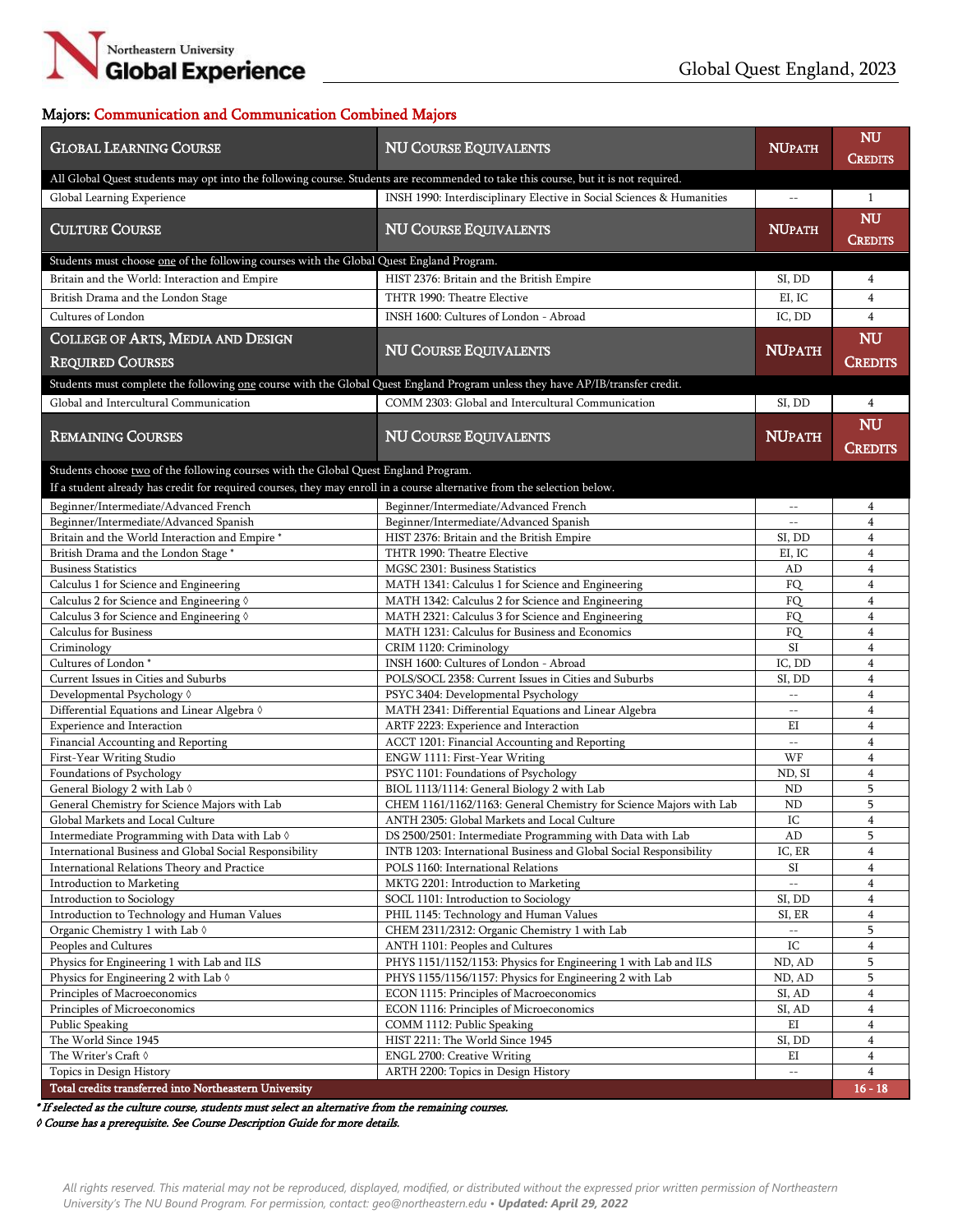

## Majors: Design and Design Combined Majors

| <b>GLOBAL LEARNING COURSE</b>                                                                                                                                                                                  | <b>NU COURSE EQUIVALENTS</b>                                                                                            | <b>NUPATH</b>               | <b>NU</b><br><b>CREDITS</b> |
|----------------------------------------------------------------------------------------------------------------------------------------------------------------------------------------------------------------|-------------------------------------------------------------------------------------------------------------------------|-----------------------------|-----------------------------|
| All Global Quest students may opt into the following course. Students are recommended to take this course, but it is not required.                                                                             |                                                                                                                         |                             |                             |
| Global Learning Experience                                                                                                                                                                                     | INSH 1990: Interdisciplinary Elective in Social Sciences & Humanities                                                   | $\overline{\phantom{m}}$    | $\mathbf{1}$                |
| <b>CULTURE COURSE</b>                                                                                                                                                                                          | <b>NU COURSE EQUIVALENTS</b>                                                                                            | <b>NUPATH</b>               | <b>NU</b><br><b>CREDITS</b> |
| Students must choose one of the following courses with the Global Quest England Program.                                                                                                                       |                                                                                                                         |                             |                             |
| Britain and the World: Interaction and Empire                                                                                                                                                                  | HIST 2376: Britain and the British Empire                                                                               | SI, DD                      | 4                           |
| British Drama and the London Stage                                                                                                                                                                             | THTR 1990: Theatre Elective                                                                                             | EI, IC                      | $\overline{4}$              |
| Cultures of London                                                                                                                                                                                             | INSH 1600: Cultures of London - Abroad                                                                                  | IC, DD                      | $\overline{4}$              |
| Global and Intercultural Communication                                                                                                                                                                         | COMM 2303: Global and Intercultural Communication                                                                       | SI, DD                      | $\overline{4}$              |
| <b>COLLEGE OF ARTS, MEDIA AND DESIGN</b>                                                                                                                                                                       |                                                                                                                         |                             | NU                          |
| <b>REQUIRED COURSES</b>                                                                                                                                                                                        | <b>NU COURSE EQUIVALENTS</b>                                                                                            | <b>NUPATH</b>               | <b>CREDITS</b>              |
| Students must complete the following two courses with the Global Quest England Program unless they have AP/IB/transfer credit.                                                                                 |                                                                                                                         |                             |                             |
| Experience and Interaction                                                                                                                                                                                     | ARTF 2223: Experience and Interaction                                                                                   | ΕI                          | 4                           |
| Topics in Design History                                                                                                                                                                                       | ARTH 2200: Topics in Design History                                                                                     | $\overline{\phantom{m}}$    | $\overline{4}$              |
|                                                                                                                                                                                                                |                                                                                                                         |                             | NU                          |
| <b>COURSES</b>                                                                                                                                                                                                 | <b>NU COURSE EQUIVALENTS</b>                                                                                            | <b>NUPATH</b>               | Credits                     |
| Students choose one of the following courses with the Global Quest England Program.<br>If a student already has credit for required courses, they may enroll in a course alternative from the selection below. |                                                                                                                         |                             |                             |
| Beginner/Intermediate/Advanced French                                                                                                                                                                          | Beginner/Intermediate/Advanced French                                                                                   | $\sim$ $-$                  | 4                           |
| Beginner/Intermediate/Advanced Spanish                                                                                                                                                                         | Beginner/Intermediate/Advanced Spanish                                                                                  | $\overline{\phantom{a}}$    | $\overline{4}$              |
| Britain and the World Interaction and Empire *                                                                                                                                                                 | HIST 2376: Britain and the British Empire                                                                               | SI, DD                      | $\overline{4}$              |
| British Drama and the London Stage *                                                                                                                                                                           | THTR 1990: Theatre Elective                                                                                             | EI, IC                      | 4                           |
| <b>Business Statistics</b>                                                                                                                                                                                     | MGSC 2301: Business Statistics                                                                                          | AD                          | $\overline{4}$              |
| Calculus 1 for Science and Engineering                                                                                                                                                                         | MATH 1341: Calculus 1 for Science and Engineering                                                                       | FQ                          | $\overline{4}$              |
| Calculus 2 for Science and Engineering 0                                                                                                                                                                       | MATH 1342: Calculus 2 for Science and Engineering                                                                       | FQ                          | $\overline{4}$              |
| Calculus 3 for Science and Engineering 0                                                                                                                                                                       | MATH 2321: Calculus 3 for Science and Engineering                                                                       | <b>FO</b>                   | $\overline{\mathbf{4}}$     |
| <b>Calculus for Business</b>                                                                                                                                                                                   | MATH 1231: Calculus for Business and Economics                                                                          | FQ<br>SI                    | 4<br>$\overline{4}$         |
| Criminology<br>Cultures of London*                                                                                                                                                                             | CRIM 1120: Criminology<br>INSH 1600: Cultures of London - Abroad                                                        | IC, DD                      | 4                           |
| Current Issues in Cities and Suburbs                                                                                                                                                                           | POLS/SOCL 2358: Current Issues in Cities and Suburbs                                                                    | SI, DD                      | 4                           |
| Developmental Psychology 0                                                                                                                                                                                     | PSYC 3404: Developmental Psychology                                                                                     | $\mathcal{L} = \mathcal{L}$ | $\overline{4}$              |
| Differential Equations and Linear Algebra 0                                                                                                                                                                    | MATH 2341: Differential Equations and Linear Algebra                                                                    | $\overline{\phantom{a}}$    | $\overline{4}$              |
| Financial Accounting and Reporting                                                                                                                                                                             | ACCT 1201: Financial Accounting and Reporting                                                                           | $- -$                       | $\overline{\mathbf{4}}$     |
| First-Year Writing Studio                                                                                                                                                                                      | ENGW 1111: First-Year Writing                                                                                           | WF                          | $\overline{4}$              |
| Foundations of Psychology                                                                                                                                                                                      | PSYC 1101: Foundations of Psychology                                                                                    | ND, SI                      | $\overline{4}$              |
| General Biology 2 with Lab $\Diamond$                                                                                                                                                                          | BIOL 1113/1114: General Biology 2 with Lab                                                                              | <b>ND</b>                   | 5<br>5                      |
| General Chemistry for Science Majors with Lab<br>Global and Intercultural Communication *                                                                                                                      | CHEM 1161/1162/1163: General Chemistry for Science Majors with Lab<br>COMM 2303: Global and Intercultural Communication | $\rm ND$<br>SI, DD          | 4                           |
| Global Markets and Local Culture                                                                                                                                                                               | ANTH 2305: Global Markets and Local Culture                                                                             | IC                          | $\overline{4}$              |
| Intermediate Programming with Data with Lab 0                                                                                                                                                                  | DS 2500/2501: Intermediate Programming with Data with Lab                                                               | $\mbox{\rm AD}$             | 5                           |
| International Business and Global Social Responsibility                                                                                                                                                        | INTB 1203: International Business and Global Social Responsibility                                                      | IC, ER                      | $\overline{4}$              |
| International Relations Theory and Practice                                                                                                                                                                    | POLS 1160: International Relations                                                                                      | SI                          | 4                           |
| Introduction to Marketing                                                                                                                                                                                      | MKTG 2201: Introduction to Marketing                                                                                    | цú.                         | $\overline{4}$              |
| Introduction to Sociology                                                                                                                                                                                      | SOCL 1101: Introduction to Sociology                                                                                    | SI, DD                      | 4                           |
| Introduction to Technology and Human Values                                                                                                                                                                    | PHIL 1145: Technology and Human Values                                                                                  | SI, ER                      | 4                           |
| Organic Chemistry 1 with Lab $\Diamond$<br>Peoples and Cultures                                                                                                                                                | CHEM 2311/2312: Organic Chemistry 1 with Lab<br>ANTH 1101: Peoples and Cultures                                         | IC                          | 5<br>$\overline{4}$         |
| Physics for Engineering 1 with Lab and ILS                                                                                                                                                                     | PHYS 1151/1152/1153: Physics for Engineering 1 with Lab and ILS                                                         | ND, AD                      | 5                           |
| Physics for Engineering 2 with Lab $\Diamond$                                                                                                                                                                  | PHYS 1155/1156/1157: Physics for Engineering 2 with Lab                                                                 | ND, AD                      | 5                           |
| Principles of Macroeconomics                                                                                                                                                                                   | ECON 1115: Principles of Macroeconomics                                                                                 | SI, AD                      | $\overline{4}$              |
| Principles of Microeconomics                                                                                                                                                                                   | ECON 1116: Principles of Microeconomics                                                                                 | SI, AD                      | 4                           |
| Public Speaking                                                                                                                                                                                                | COMM 1112: Public Speaking                                                                                              | EI                          | $\overline{4}$              |
| The World Since 1945                                                                                                                                                                                           | HIST 2211: The World Since 1945                                                                                         | SI, DD                      | $\overline{4}$              |
| The Writer's Craft $\Diamond$                                                                                                                                                                                  | ENGL 2700: Creative Writing                                                                                             | ΕI                          | $\overline{4}$              |
| Total credits transferred into Northeastern University                                                                                                                                                         |                                                                                                                         |                             | $16 - 18$                   |

\* If selected as the culture course, students must select an alternative from the remaining courses.

◊ Course has a prerequisite. See Course Description Guide for more details.

*All rights reserved. This material may not be reproduced, displayed, modified, or distributed without the expressed prior written permission of Northeastern University's The NU Bound Program. For permission, contact: geo@northeastern.edu • Updated: April 29, 2022*